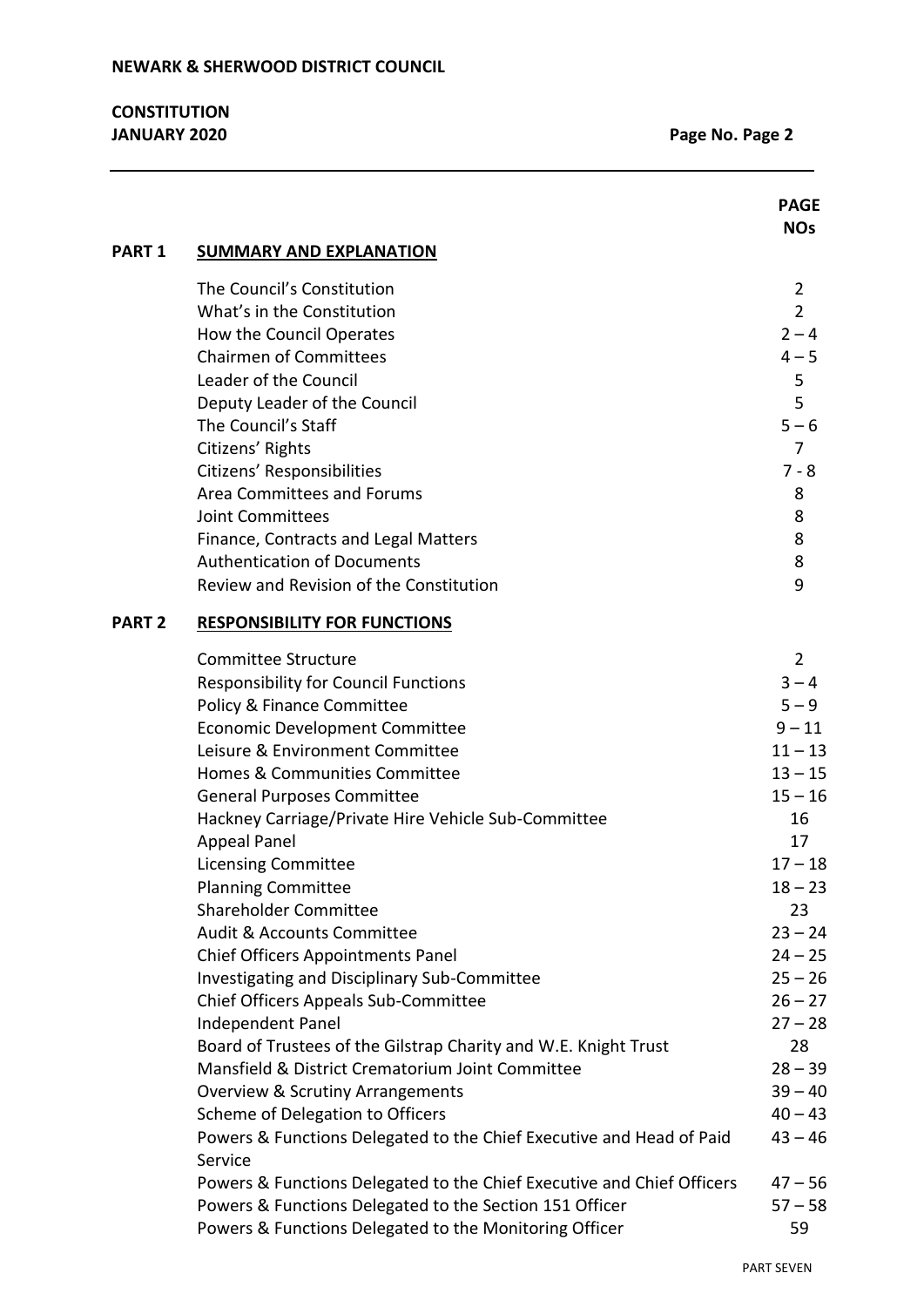| <b>PART 3</b> |                | <b>RULES OF PROCEDURE</b>                                               | <b>PAGE</b><br><b>NOs</b> |
|---------------|----------------|-------------------------------------------------------------------------|---------------------------|
|               |                | <b>Council Procedure Rules</b>                                          |                           |
|               | Rule No.       |                                                                         |                           |
|               | 1              | Definitions and Interpretation                                          | 4                         |
|               | $\overline{2}$ | <b>Council Procedure Rules</b>                                          | 6                         |
|               | 3              | Meetings of the Council                                                 | $\overline{7}$            |
|               | 4              | <b>Extraordinary Meeting of the Council</b>                             | $\overline{7}$            |
|               | 5              | Person Presiding at Meetings of the Council                             | 8                         |
|               | 6              | <b>Quorum of Meetings</b>                                               | 8                         |
|               | 7              | Order of Business at Meetings of the Council                            | 9                         |
|               | 8              | <b>Opposition Priority Business</b>                                     | 11                        |
|               | 9              | Communications                                                          | 12                        |
|               | 10             | <b>Presentation of Petitions</b>                                        | 12                        |
|               | 11             | Consideration of Items referred direct to the Council by Officers       | 13                        |
|               | 12             | Consideration of Reserved Decisions from Committees,                    | 13                        |
|               |                | recommendations and Items referred from Committees and Sub-             |                           |
|               |                | Committees                                                              |                           |
|               | 13             | <b>Notice of Motions</b>                                                | 14                        |
|               | 14             | Questions by Members of the Council                                     | 15                        |
|               | 15             | Questions by the Public                                                 | 16                        |
|               | 16             | Presentation of Minutes for Noting                                      | 18                        |
|               | 17             | Appointment of Committees and Sub-Committees and Allocation             | 18                        |
|               |                | of Seats on Committees and Sub-Committees to Political Groups           |                           |
|               | 18             | Meetings of Committees, Sub-Committees and Working Parties              | 20                        |
|               | 19             | Persons Presiding in Committees, Sub-Committees and Working<br>Parties  | 21                        |
|               | 20             | Order of Business in Committees and Sub-Committees                      | 21                        |
|               | 21             | Reference of Items of Business by Officers to Council and<br>Committees | 22                        |
|               | 22             | Reservation of Decisions of Committees and Sub-Committees               | 23                        |
|               | 23             | <b>Minutes</b>                                                          | 25                        |
|               | 24             | <b>Motions and Amendments</b>                                           | 25                        |
|               | 25             | Rules of Debate (General)                                               | 27                        |
|               | 26             | Additional Rules of Debate for Council Meetings                         | 30                        |
|               | 27             | Prevention of Disorderly Conduct                                        | 31                        |
|               | 28             | Voting                                                                  | 31                        |
|               | 28a            | Recorded Vote at Budget Meeting                                         | 32                        |
|               | 29             | Attendance                                                              | 33                        |
|               | 30             | <b>Duration of Meeting</b>                                              | 33                        |
|               | 31             | <b>Disclosable Pecuniary Interests</b>                                  | 33                        |
|               | 32             | <b>Protocol for Cancellation of Meetings</b>                            | 33                        |
|               | 33             | <b>Substitution of Members at Meetings</b>                              | 34                        |
|               | 34             | Amendments to the Constitution                                          | 35                        |
|               | 35             | Sub-Committees                                                          | 35                        |
|               | 36             | Working Parties and Task & Finish Group                                 | 35                        |
|               | 37             | Application of these Rules to Committees and Sub-Committees             | 36                        |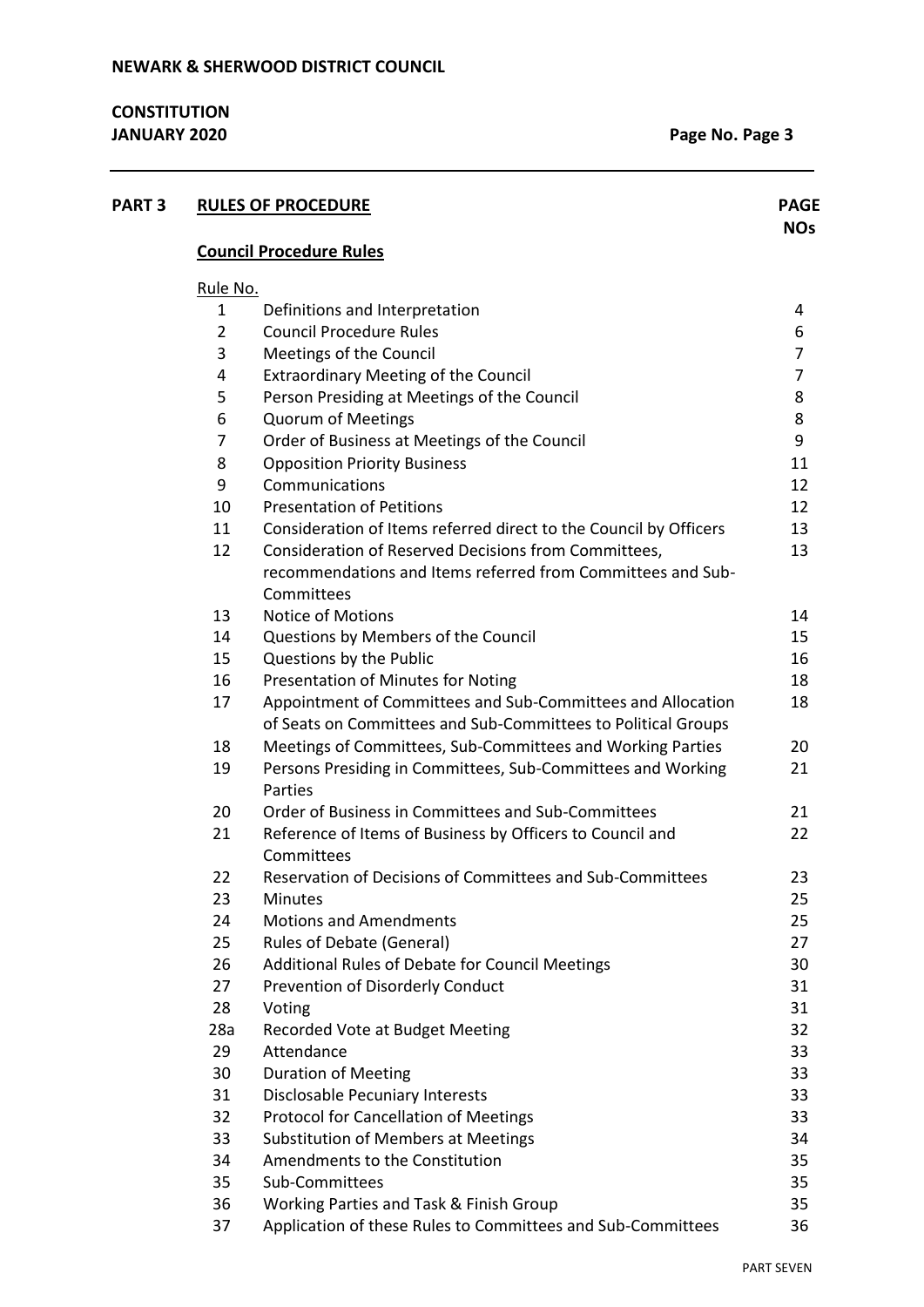|          | <b>Access to Information Procedure Rules</b>               | <b>PAGE</b><br><b>NOs</b> |
|----------|------------------------------------------------------------|---------------------------|
| Rule No. |                                                            |                           |
| 1        | Scope and Definitions                                      | 38                        |
| 2        | Additional Rights to Information                           | 38                        |
| 3        | <b>Rights to Attend Meetings</b>                           | 38                        |
| 4        | Notice of Meetings                                         | 38                        |
| 5        | Access to Agendas and Reports before the Meeting           | 38                        |
| 6        | Supply of Copies                                           | 38                        |
| 7        | Access to Minutes etc. after the Meeting                   | 39                        |
| 8        | <b>Background Papers</b>                                   | 39                        |
| 9        | <b>Summary of Publics Rights</b>                           | 40                        |
| 10       | Exclusion of Access by the Public to Meetings              | 40                        |
| 11       | Exclusion of Access by the Public to Reports               | 42                        |
| 12       | Disorderly Conduct etc.                                    | 42                        |
| 13       | <b>Record of Decisions</b>                                 | 42                        |
| 14       | <b>Additional Rights of Access for Members</b>             | 42                        |
| 15       | <b>General Rights</b>                                      | 43                        |
| 16       | Nature of Rights                                           | 45                        |
| 17       | Access to meetings by Members                              | 45                        |
| 18       | Right of Members to Request a Review of Exempt Information | 46                        |
|          | <b>Financial Regulations</b>                               |                           |

| General                                          | 49 |
|--------------------------------------------------|----|
| Introduction                                     | 49 |
| Definitions                                      | 50 |
| Legal Responsibilities                           | 51 |
| Responsibilities/Regulatory Roles                | 53 |
| <b>Financial Management</b>                      | 56 |
| <b>Expenditure Related Regulations</b>           | 63 |
| Income Related Regulations                       | 69 |
| <b>Protection of Assets</b>                      | 72 |
| <b>External Arrangements</b>                     | 77 |
| Director/Officer Delegations                     | 79 |
| <b>Contract and Windfall Savings</b>             | 79 |
| Failure to Comply with Financial Procedure Rules | 79 |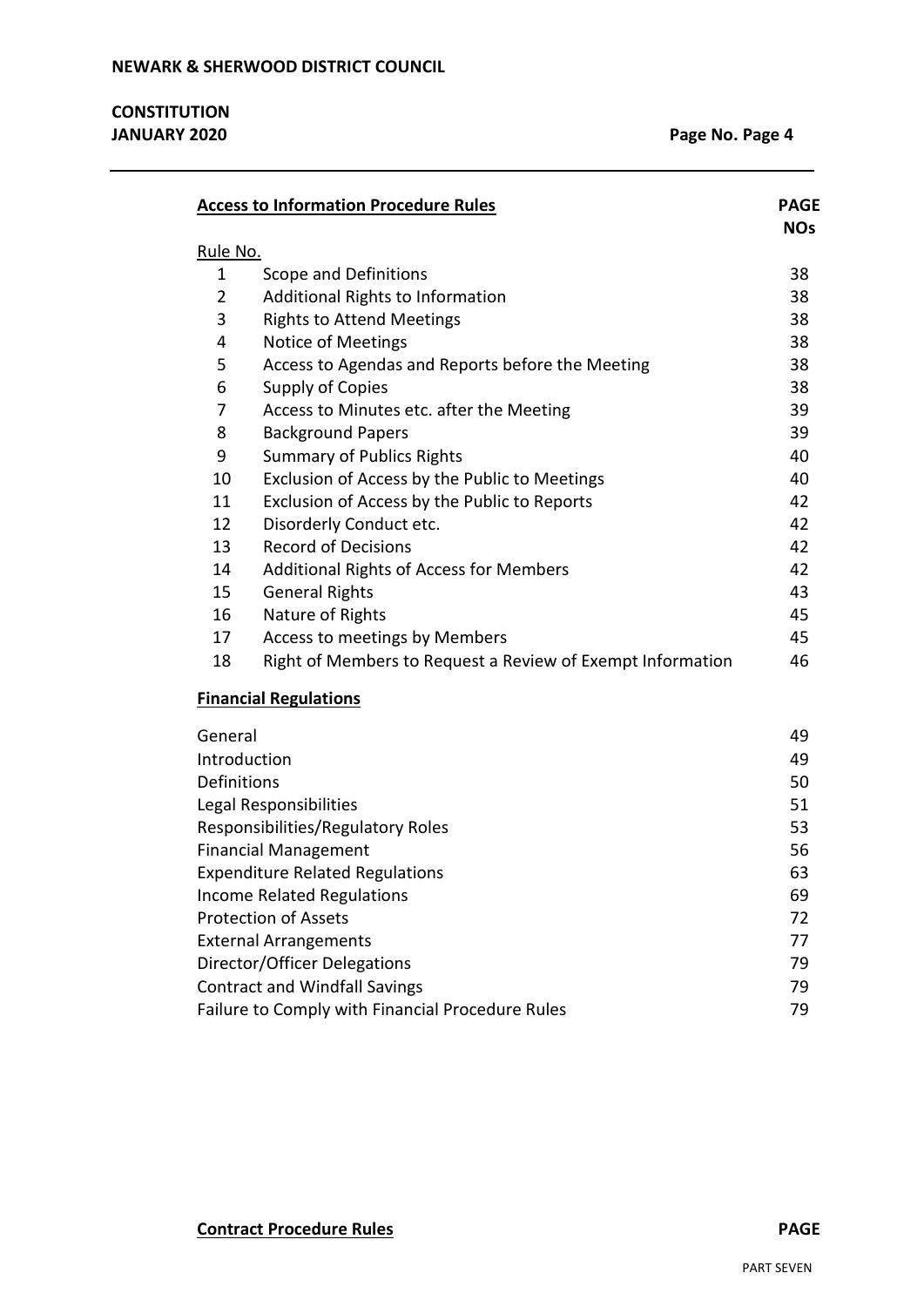|                | <b>Brief Guide to Contract Procedure Rules</b>               |  |
|----------------|--------------------------------------------------------------|--|
|                | Section 1 - Scope of Contract Procedure Rules                |  |
| $\mathbf{1}$   | <b>Basic Principles</b>                                      |  |
| $\overline{2}$ | <b>Officer Responsibilities</b>                              |  |
| 3              | <b>Procurement Options</b>                                   |  |
| 4              | Exemptions                                                   |  |
| 5              | <b>Relevant Contracts</b>                                    |  |
|                | Section 2 - Common Requirements                              |  |
| 6              | <b>Steps Prior to Purchase</b>                               |  |
| 7              | Records                                                      |  |
| 8              | Advertising                                                  |  |
|                | Section 3 - Conducting, Purchase and Disposal                |  |
| 9              | Requirements for Purchase,<br>Competition<br>Disposal<br>and |  |
|                | Partnership Arrangements                                     |  |
| 10             | Pre-Tender Market Research and Consultation                  |  |
| 11             | <b>Contracts Award Criteria</b>                              |  |
| 12             | Invitations to Tender/Quotations                             |  |
| 13             | Shortlisting                                                 |  |
| 14             | Submission, Receipt and Opening of Tenders/Quotations        |  |
| 15             | <b>Clarification Procedures and Post-Tender Negotiation</b>  |  |
| 16             | Evaluation, Award of Contract and Debriefing Candidates      |  |
| 17             | <b>Income Generating Contracts</b>                           |  |
|                | Section 4 - Contract and Other Formalities                   |  |
| 18             | <b>Contract Documents</b>                                    |  |
| 19             | Bonds and Parent Company Guarantees                          |  |
| 20             | Prevention of Corruption and Collusion                       |  |
| 21             | <b>Declaration of Interests</b>                              |  |
|                | Section 5 – Contract Management                              |  |
| 22             | <b>Managing Contracts</b>                                    |  |
| 23             | <b>Risk Assessment</b>                                       |  |
| 24             | <b>Currency of Contract Procedures</b>                       |  |
| 25             | <b>Post Contract Procedures</b>                              |  |
|                | Definitions Appendix                                         |  |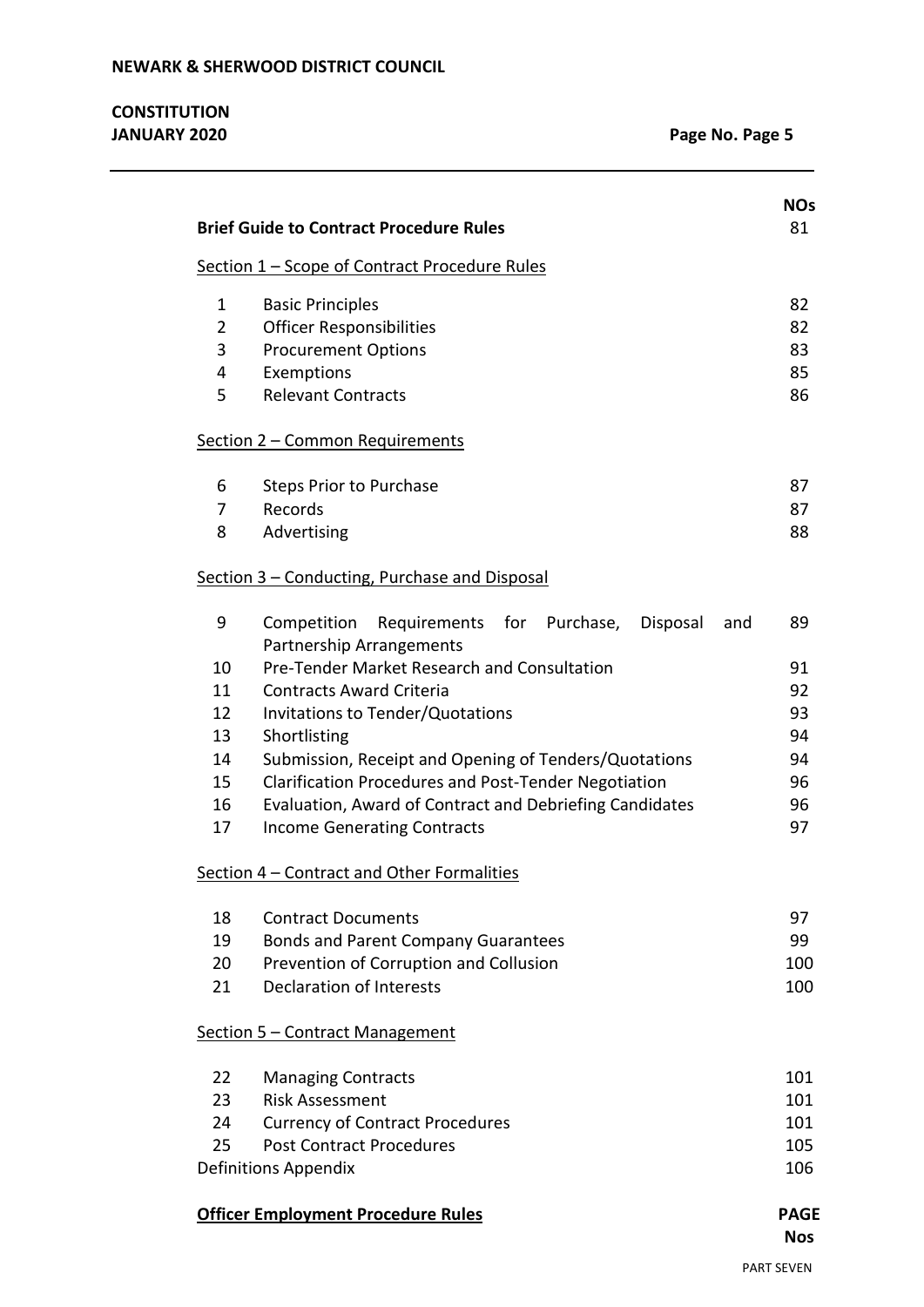| <b>CONSTITUTION</b> |  |
|---------------------|--|
| <b>JANUARY 2020</b> |  |

| 1 | Purpose                                                        | 115 |
|---|----------------------------------------------------------------|-----|
| 2 | Appointment, Dismissal and Disciplinary Action                 | 115 |
| 3 | Provisions Relating to Head of Paid Service, Chief Officers,   | 115 |
|   | Deputy Chief Officers and Assistants for Political Groups      |     |
| 4 | Council Approval of Appointment of Head of Paid Service        | 115 |
| 5 | Member Involvement in Appeals                                  | 116 |
| 6 | Disciplinary Action Against Head of Paid Service, Monitoring   | 116 |
|   | Officer and Chief Finance Officer                              |     |
| 7 | Procedure for Recruitment and Appointment including:           | 117 |
|   | (i)<br>Provisions Relating<br>to Recruitment<br>General<br>and | 117 |
|   | Appointment                                                    |     |
|   | Recruitment of Head of Paid Service and Chief Officers<br>(ii) | 118 |
|   | (iii)<br>Appointment of Head of Paid Service                   | 118 |
|   | (iv)<br>Appointment of Chief Officers                          | 118 |
|   | Appointments below Chief Officer<br>(v)                        | 118 |
|   | <b>Other Appointments</b><br>(vi)                              | 119 |
|   | <b>Disciplinary Action</b><br>(vii)                            | 119 |
|   | (viii)<br>Dismissal                                            | 119 |
| 8 | <b>Statement of Pay Policy</b>                                 | 119 |
|   |                                                                |     |

# **Petitions Scheme**

| 1 | Introduction                                                                        | 121 |
|---|-------------------------------------------------------------------------------------|-----|
| 2 | Part One - Petitions Dealt with under the Statutory Petition                        | 121 |
|   | Scheme                                                                              |     |
|   | What are the guidelines for submitting a petition?<br>(i)                           | 121 |
|   | (ii)<br>What will the Council do when it receives my petition?                      | 122 |
|   | (iii)<br>How will the Council respond to petitions?                                 | 122 |
|   | <b>Officer Evidence</b><br>(iv)                                                     | 122 |
|   | (v)<br>E-Petitions                                                                  | 124 |
|   | How Do I Sign an E-Petition?<br>(vi)                                                | 124 |
|   | What can I do if I feel my petition has not been dealt with<br>(vii)<br>properly?   | 124 |
| 3 | Part Two - Petitions Dealt with Under the Council's Local<br><b>Petition Scheme</b> | 125 |

# **PART 4 CODES AND PROTOCOLS**

|                                               | <b>PAGF</b> |
|-----------------------------------------------|-------------|
| Protocol for Members on Hospitality and Gifts | 20          |
| Protocol for Dealing with Ombudsman Matters   | 19          |
| Protocol on Member/Officer Relations          | 14          |
| Officers' Code of Conduct                     | 8           |
| Member Code of Conduct                        | 3           |

**Nos**